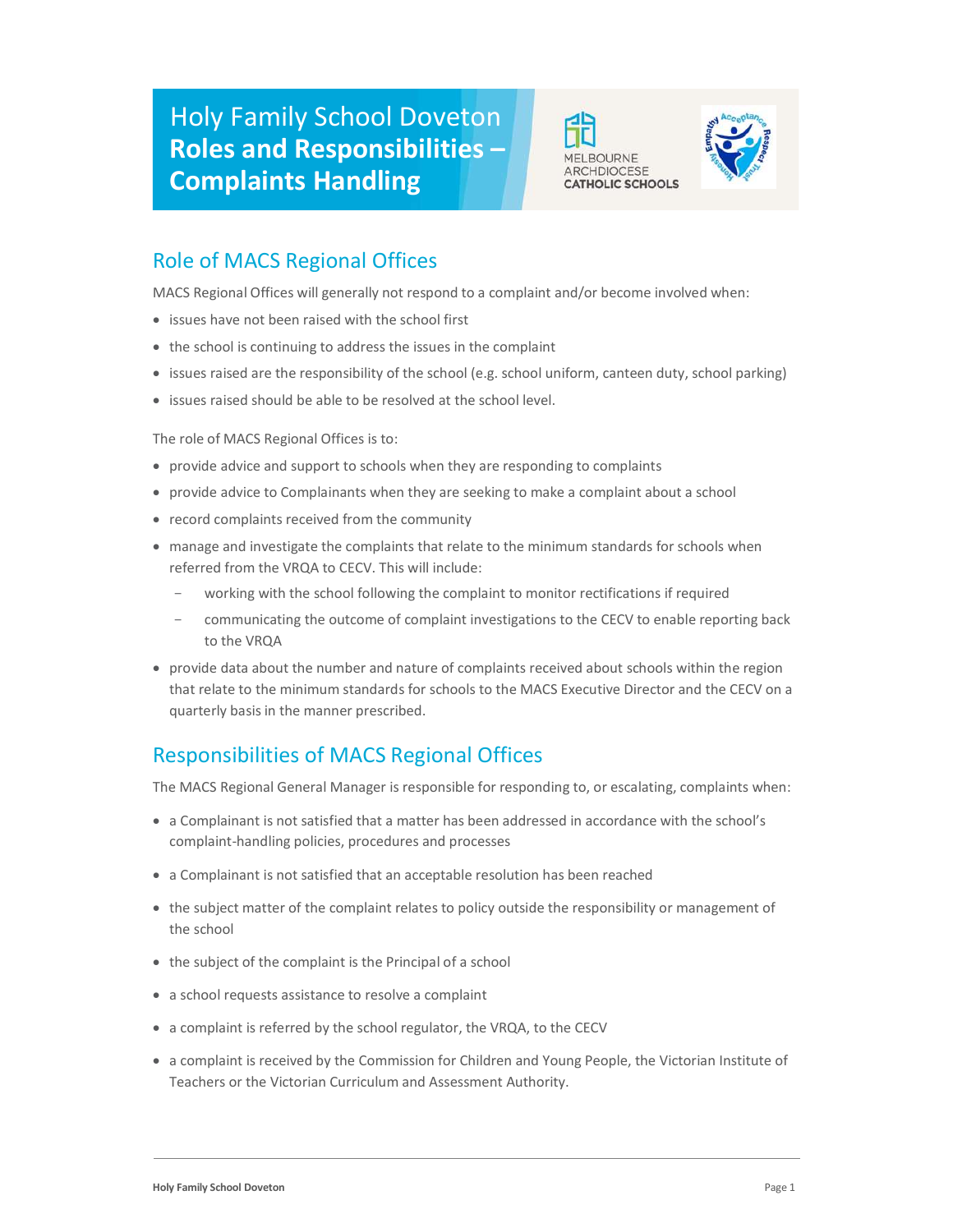#### Actions to be taken following receipt of a complaint at the MACS Regional Office

Following receipt of a complaint, the MACS Regional General Manager (or delegate) will:

- record the complaint in the agreed data management system to ensure the complaint can be tracked
- acknowledge receipt of a complaint as soon as possible in writing, within two business days, ensuring the Complainant is aware of MACS complaint-handling procedures
- advise the Complainant that a record of their complaint is being maintained and provide a timeframe, generally 10 business days, after which a preliminary determination will be provided
- provide the Complainant with a case number that should be used for all further communication
- inform the Principal of the school of the receipt of the complaint and provide an opportunity for the Principal to respond to the issues raised
- where it is considered appropriate, provide the Complainant with an opportunity to respond to the Principal's response to the matters raised prior to making a decision about the complaint, or contact the Complainant for more information to help assess the issues or allegations if required
- seek to review school documentation relevant to the complaint such as school policies, procedures, guidelines, records of communication, minutes of meetings or student data
- advise and/or seek permission from the Complainant if any sensitive or medical information provided will need to be shared with others in order to resolve the matter
- where necessary, seek advice from appropriate business units within MACS and/or external agencies to determine how a complaint may be reviewed and whether other avenues of appeal/redress exist
- assess the complaint, which may result in undertaking one or more of the following procedures and processes to help resolve it:
	- allow more time for resolution at the school
	- provide assistance to reach a resolution through regional support
	- arrange for an independent investigation
- advise the Complainant of any delays that occur in the region's ability to respond within the set timeframe and provide a new timeframe for the resolution
- where necessary, actively support a Complainant with special needs through the complaint procedures and processes
- notify the Complainant of the outcome of the complaint inquiry in writing
- provide the Principal of the school with the outcome of the MACS Regional Office's assessment of the complaint in writing
- ensure all relevant material and a record of the outcome of the complaint are entered in the agreed system database
- complete documentation of the complaint investigation required by the CECV
- ensure records of anonymous complaints are retained in the approved database to enable identification of trends or potential problems
- if a complaint is serious or not resolved after the involvement of the MACS Regional General Manager, refer the complaint to the MACS Executive Director (or the delegate of the MACS Executive Director)
- provide data about the number and nature of complaints received about schools within the region that relate to the minimum standards for schools to the MACS Executive Director and CECV on a quarterly basis.